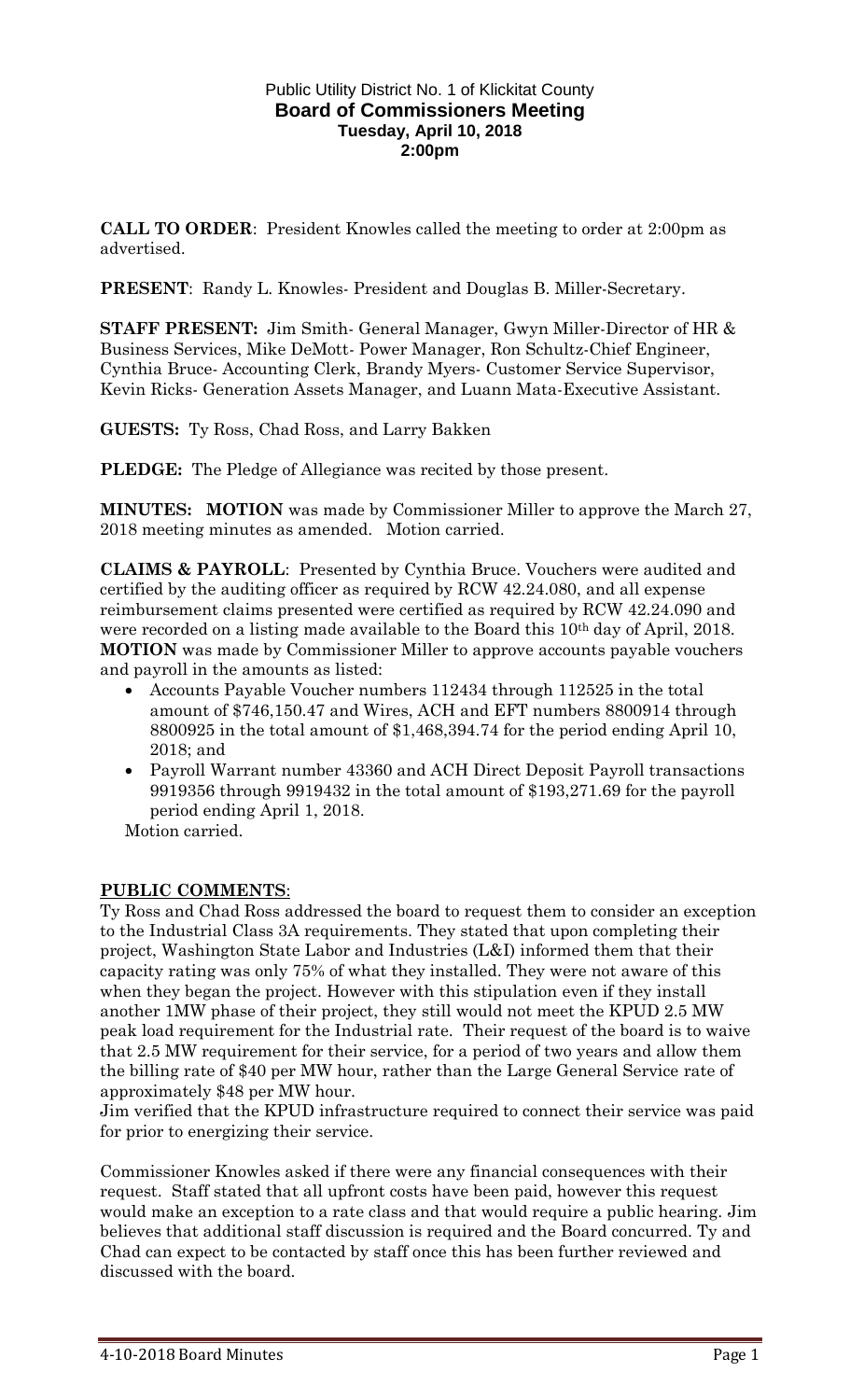Ty also stated that he would like staff and the board to consider opening up a location where a large consumer could come in and install a building that could be utilized for this Crypto Currency today and then repurposed in the future for another consumer. Chad stated that staff has been very professional to work with. The Ross' thanked everyone for their time.

## **REPORTS:**

**Generation Assets update** – Kevin Ricks presented the Generation Assets report for March.

RNG- Kevin discussed the outcome of negotiating the mechanical contract as directed last board meeting. The team received five bid proposals and the most beneficial proposal to our rate payers provides a path to be very close to our scheduled completion, but is still over the original estimated costs. As discussed, this appears to be as a result of a very hot construction market for the labor skills required to do this type of work. The Michels Corporation bid was the most competitive and staff would like to pursue signing the contract, which is under legal review, as soon as the review has been completed. The proposal amount is \$2,518,097 for the mechanical construction and the estimated completion date is July 25th. We would also like approval for the insulation proposal for an additional \$148,347. Commissioner Miller thanked staff for going out and obtaining five different quotes. Kevin stated that having the freedom to negotiate and evaluate risks made the difference for both the schedule and project costs, although the schedule has shifted about three weeks. We anticipate start up around August 6<sup>th</sup> and commercial operation around August 21<sup>st</sup>. Staff is requested that the board authorize the General Manager to enter into a contract with Michaels Corporation for the contracted amounts discussed.

**MOTION** was made by Commissioner Miller to Authorize the General Manger to complete negotiations and enter into a contract with Michaels Corporation for the mechanical construction and insulation of piping conforming to the terms that were presented by staff, after negotiations as per Resolution 1757. Motion Carried.

LFG Update- It was the highest MWh output for March ever; however it was down from February. Staff is spread a little thin with the pipeline inspections and we had an operator leave the District. We have hired a replacement operator and he should begin work in May. With schedules and staffing levels being what they are, we have adjusted the work schedule of several employees prior to the shutdown. That shutdown is planned for June 4th to allow time for training of our operators with the RNG process. Kevin received an invitation from ENVIRO Gorge to sit on their board of directors and asked if there are concerns from the Board. Commissioner Knowles asked what would happen if they took positions that were counter to those held at the PUD. Kevin said as a Board member he would use his positon to the extent possible to assure that does not happen, but it may lead to him leaving their Board if it came to that. Kevin stated this was an honor; and he was considering the invitation as an opportunity to spread awareness of Landfills and RNG's accomplishments. The Board supported Kevin sitting on the Board for Enviro Gorge at this time.

Report was accepted as presented.

**Power Management update** – Mike DeMott presented the Power Management report for March. We have hedged additional June purchases: 5MW LLH for \$2.75, 5MW LLH for \$2.25 and 5MW LLH at \$1.25. White Creek and LFG's generation were both above budget. In January BPA said that there was about a 72% chance of their implementing a \$40 million Cost Recovery Adjustment Clause charge. This probability will be updated again in May. If this is instituted the assessment would begin Fiscal year 2019. KPUD would be assessed on their Tier One Costs. Upon review, over all it looks to be more of a \$20 million BPA impact rather than \$40 million. This could begin to impact KPUD the last few months of 2018. We have approximated our impact to be around \$9,000 per month. We will include this anticipation in our budget forecasts. Hydro generation looks long. However there has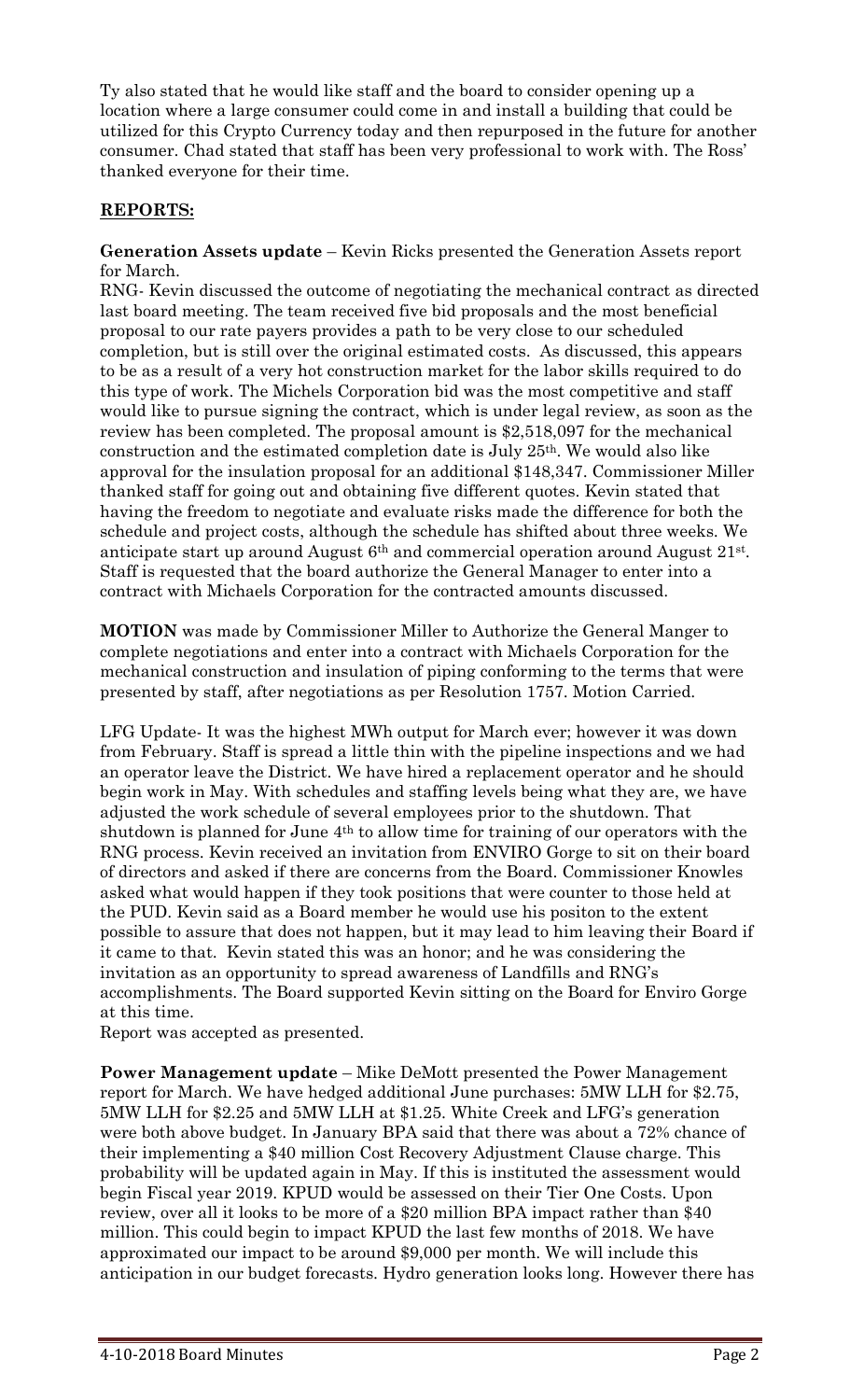been discussion of a spill surcharge. This surcharge matters more when hydro is low. In a high hydro scenario BPA would spill anyway. Report was accepted as presented.

# **COMMISSIONER DAN GUNKEL - ABSENT**

**COMMISSIONER DOUGLAS MILLER-** stated that Chelan PUD is going after unauthorized bit coin users for illegal installations. Ecology is struggling with Hurst and Foster decision and how it applies to small water systems. Not sure what's driving Ecology to go after small systems, but the issue is that if a small water system falls below 15 connections it can lose their water rights. The Hurst decision does not affects us directly, but it's definitely something to watch. Columbia River Treaty is moving forward. There is a voter's initiative out there that has met the legal requirements and is a carbon bill. This measure proposes charging pollution fees and is somewhat similar to the Governor's carbon bill, but we should look at the impacts of this initiative. Commissioner Miller still feels we need to have a discussion regarding bit coin mining. Ron is developing a power point presentation to include requested availability at each location, interconnection status, and line ratings.

## **COMMISSIONER RANDY KNOWLES** – no report.

## **GENERAL MANAGER –** The complete report can be found at:

[htp://www.klickitatpud.com/topicalMenu/commissioners/GM\\_Reports.aspx](http://www.klickitatpud.com/topicalMenu/commissioners/GM_Reports.aspx) In addition to the written report, Mr. Smith presented the following information:

- Brandy (Customer Service Supervisor) Addressed the board with some programming revisions and subsequent adjustments required within PCS. We found there was a proration issue happening with the Basic fee during the estimate adjustment process. There are 3 scenarios for discussion. The first issue was isolated to when the first month of a customer's account estimated, and the  $2<sup>nd</sup>$  month was actual. We have sent out adjustments on active accounts with the current billing noting the correction at the bottom of the statement. There were 550 accounts with adjustment credits. The average credit was \$10.38 per open account. This was for current account holders where we overstated an earlier bill. The second scenario is for a group which we understated their final bills. There were 303 of these accounts, and we understated their bills between 0.54 and \$1.42. We recommend no action to correct these accounts, as the \$1,425.43 financial impact is minimal compared to the cost of executing the adjustment. The third scenario is for inactive accounts which a credit could be issued to former customers. Staff is seeking direction from the board on how to handle the 381 accounts that average \$6.71 per account in credit. Staff believes the effort to issue the credits would be unfruitful, because of lack of accurate information for inactive accounts. If issued we believe the credit would eventually sit in unclaimed property at the state level. Commissioner Knowles stated that based upon the boards understanding, the remediation costs are more substantial than the credit. The board is in agreement to not pursue this account modification effort. As long as it's clear that if a customer presents the question of being owed a refund we will research, and if verified a credit payment will be provided, then the board is ok with not working through the refund process on these referenced accounts
- Emergency response program- Jim asked for clarification on a discussion from the last board meeting. He stated that we have an outage storm procedure and other catastrophic event procedures; however we don't have a formal full integration with EMS. Commissioner Miller just asked if we should have a fire investigative team trained in photography and investigative note taking. He would like staff to be proactive not relying on secondary information. Discussion continued and staff stated that our staff is knowledgeable in responding, collecting data, taking pictures, and staying on scene until everything is finished or they are directed to leave by a supervisor. They are equipped with a one page checklist to complete when they respond to incidents.
- Policy 4EE- This policy requires staff to take a consecutive 40hrs once per year. We are asking that the board waive this requirement for Kevin Ricks for this year. With the RNG deadlines Kevin's absence would impact work. Both board members were in agreement to waiving Kevin's 40 hr. PTO requirement, until such time as the RNG plant is operational.
- Mile Marker 28 Settlement- We received a FOIA request from the Enterprise to provide the full settlement agreement once it is available. Jim is waiting for the final settlement agreement to be executed and will forward on to the Enterprise once complete.